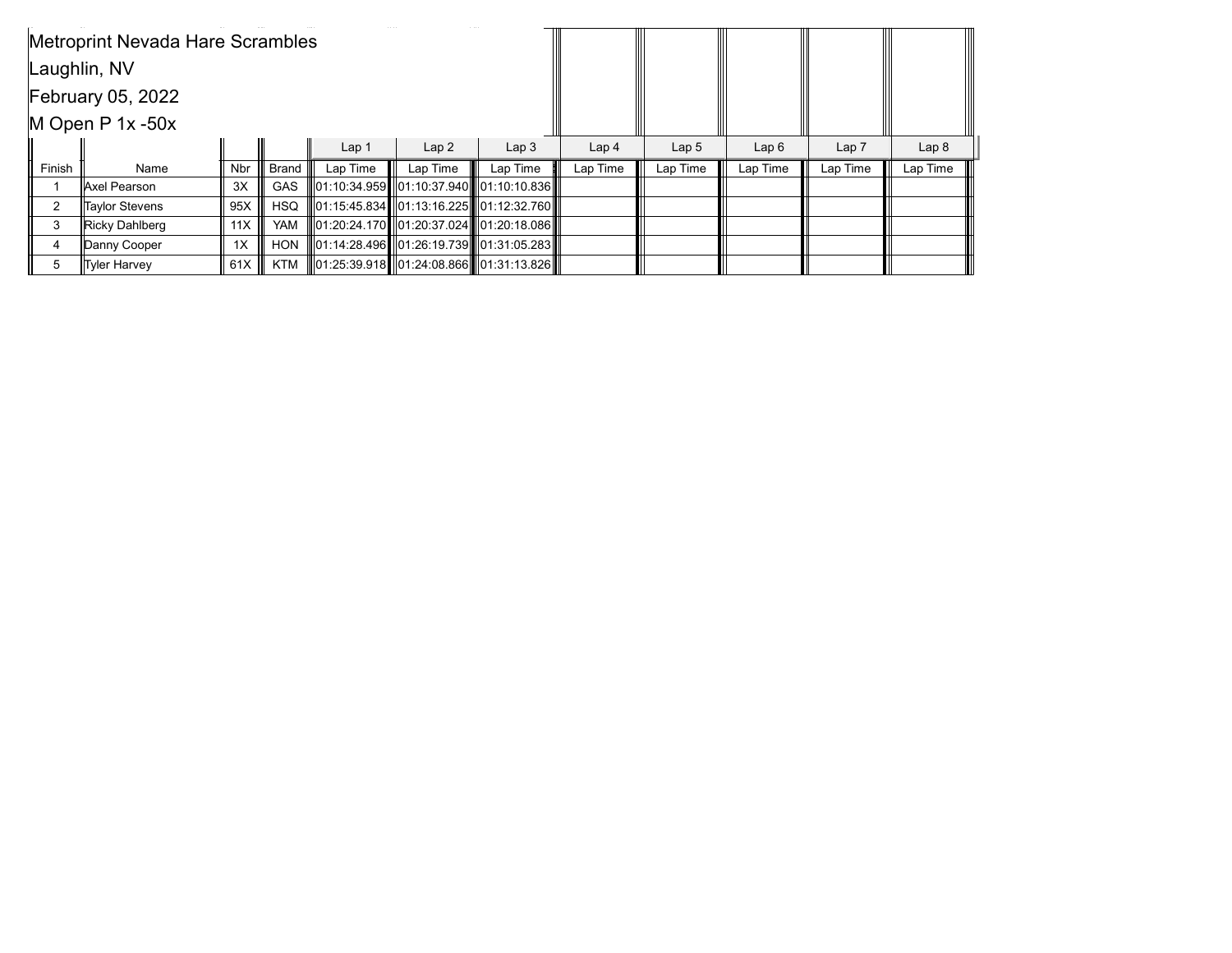|        | Metroprint Nevada Hare Scrambles |     |              |                  |          |                                                 |                  |                  |          |          |                  |
|--------|----------------------------------|-----|--------------|------------------|----------|-------------------------------------------------|------------------|------------------|----------|----------|------------------|
|        | Laughlin, NV                     |     |              |                  |          |                                                 |                  |                  |          |          |                  |
|        | <b>February 05, 2022</b>         |     |              |                  |          |                                                 |                  |                  |          |          |                  |
|        | M Open E 100-150                 |     |              |                  |          |                                                 |                  |                  |          |          |                  |
|        |                                  |     |              | Lap <sub>1</sub> | Lap2     | Lap <sub>3</sub>                                | Lap <sub>4</sub> | Lap <sub>5</sub> | Lap6     | Lap 7    | Lap <sub>8</sub> |
| Finish | Name                             | Nbr | <b>Brand</b> | Lap Time         | Lap Time | Lap Time                                        | Lap Time         | Lap Time         | Lap Time | Lap Time | Lap Time         |
|        | Mike Stephens                    | 150 | <b>HON</b>   |                  |          | 01:29:10.490    01:27:13.928       01:30:05.777 |                  |                  |          |          |                  |
|        | Andy Vance                       | 132 | YAM          |                  |          | 01:34:26.459 01:31:39.680 01:34:55.779          |                  |                  |          |          |                  |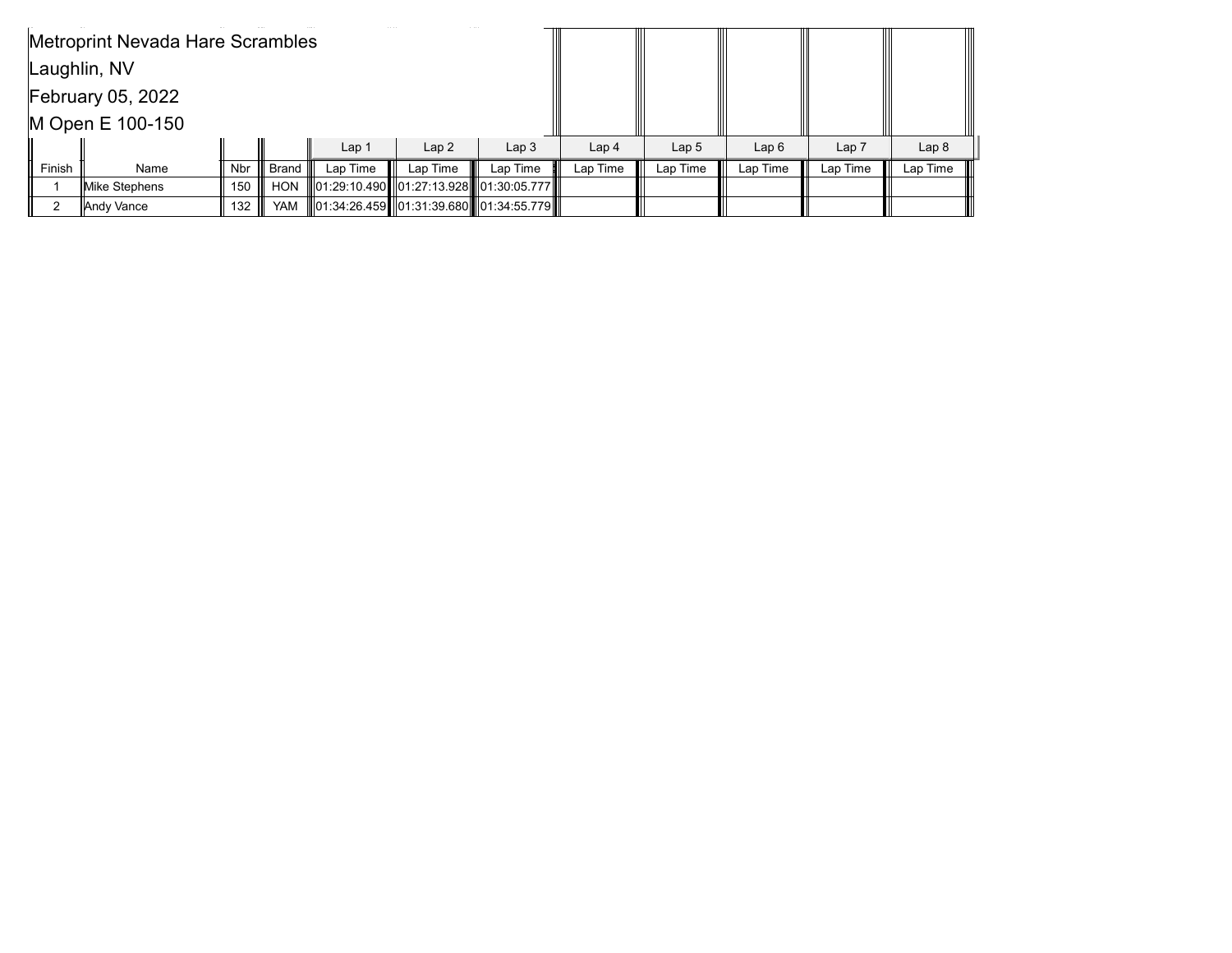|        | <b>Metroprint Nevada Hare Scrambles</b> |     |              |                  |                  |                                                  |                  |          |          |                  |          |
|--------|-----------------------------------------|-----|--------------|------------------|------------------|--------------------------------------------------|------------------|----------|----------|------------------|----------|
|        | Laughlin, NV                            |     |              |                  |                  |                                                  |                  |          |          |                  |          |
|        | <b>February 05, 2022</b>                |     |              |                  |                  |                                                  |                  |          |          |                  |          |
|        | M Open A 151-199                        |     |              |                  |                  |                                                  |                  |          |          |                  |          |
|        |                                         |     |              | Lap <sub>1</sub> | Lap <sub>3</sub> | Lap <sub>4</sub>                                 | Lap <sub>5</sub> | Lap6     | Lap 7    | Lap <sub>8</sub> |          |
| Finish | Name                                    | Nbr | <b>Brand</b> | Lap Time         | Lap Time         | Lap Time                                         | Lap Time         | Lap Time | Lap Time | Lap Time         | Lap Time |
|        | Richard Gaunt                           | 158 | <b>KTM</b>   |                  |                  | 01:40:33.364      01:29:04.335      01:36:18.057 |                  |          |          |                  |          |
| 2      | <b>IAlex Grabow</b>                     | 182 | KTM          |                  |                  | ∥01:31:15.598┃∥01:47:44.252┃∥01:34:48.549┃∥      |                  |          |          |                  |          |
|        | Thomas Tangedal                         | 193 | HON          |                  |                  | 01:43:17.899 01:57:22.172 01:52:31.852           |                  |          |          |                  |          |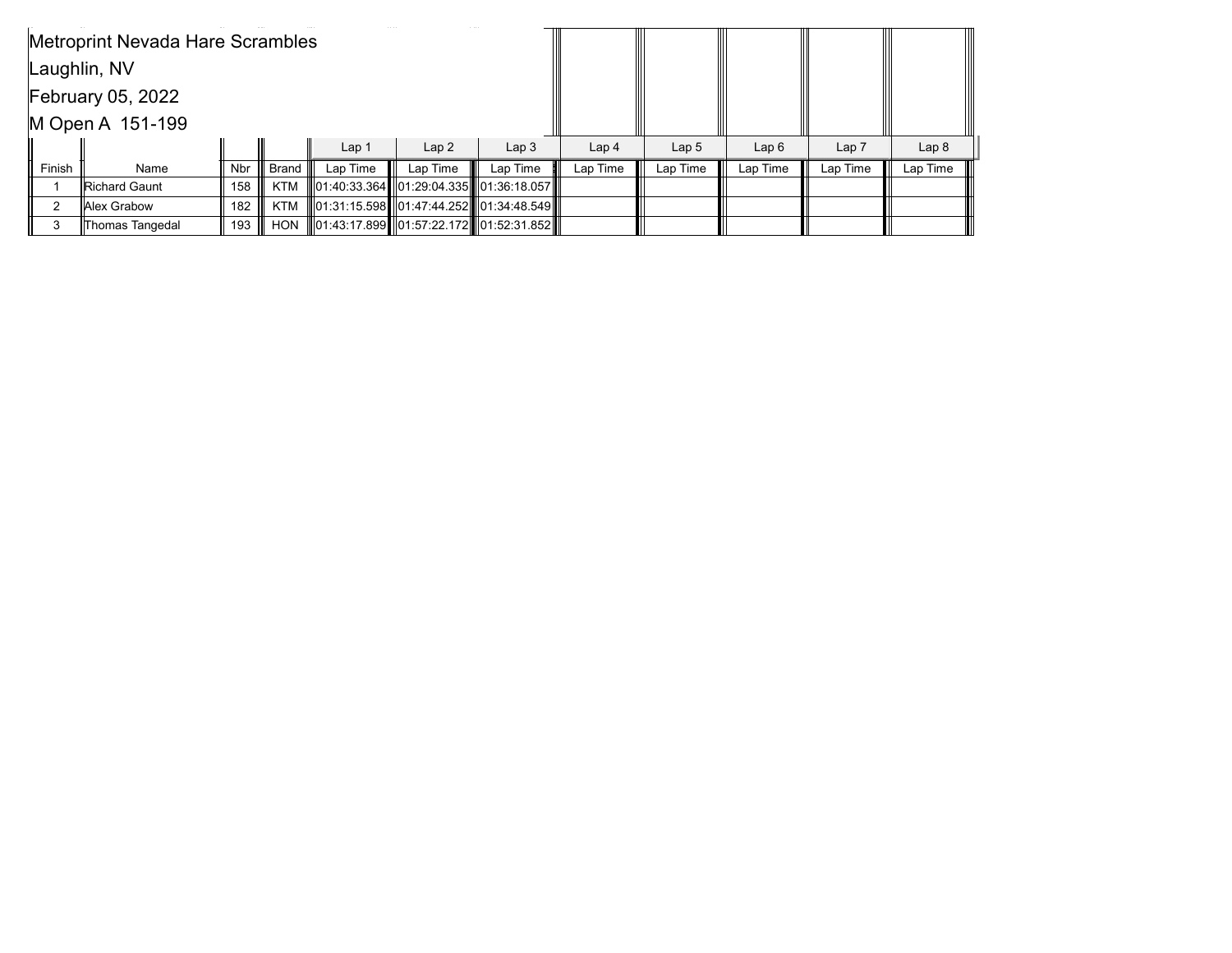|        | Metroprint Nevada Hare Scrambles |            |              |                    |                  |                  |                  |          |          |                  |          |
|--------|----------------------------------|------------|--------------|--------------------|------------------|------------------|------------------|----------|----------|------------------|----------|
|        | Laughlin, NV                     |            |              |                    |                  |                  |                  |          |          |                  |          |
|        | <b>February 05, 2022</b>         |            |              |                    |                  |                  |                  |          |          |                  |          |
|        | M 399 E 201-250                  |            |              |                    |                  |                  |                  |          |          |                  |          |
|        |                                  |            |              | Lap <sub>1</sub>   | Lap <sub>3</sub> | Lap <sub>4</sub> | Lap <sub>5</sub> | Lap6     | Lap 7    | Lap <sub>8</sub> |          |
| Finish | Name                             | <b>Nbr</b> | <b>Brand</b> | Lap Time           | Lap Time         | Lap Time         | Lap Time         | Lap Time | Lap Time | Lap Time         | Lap Time |
|        | ∥Jordan Sobey                    | 247        | <b>BTA</b>   | $\ 01:34:57.911\ $ |                  |                  |                  |          |          |                  |          |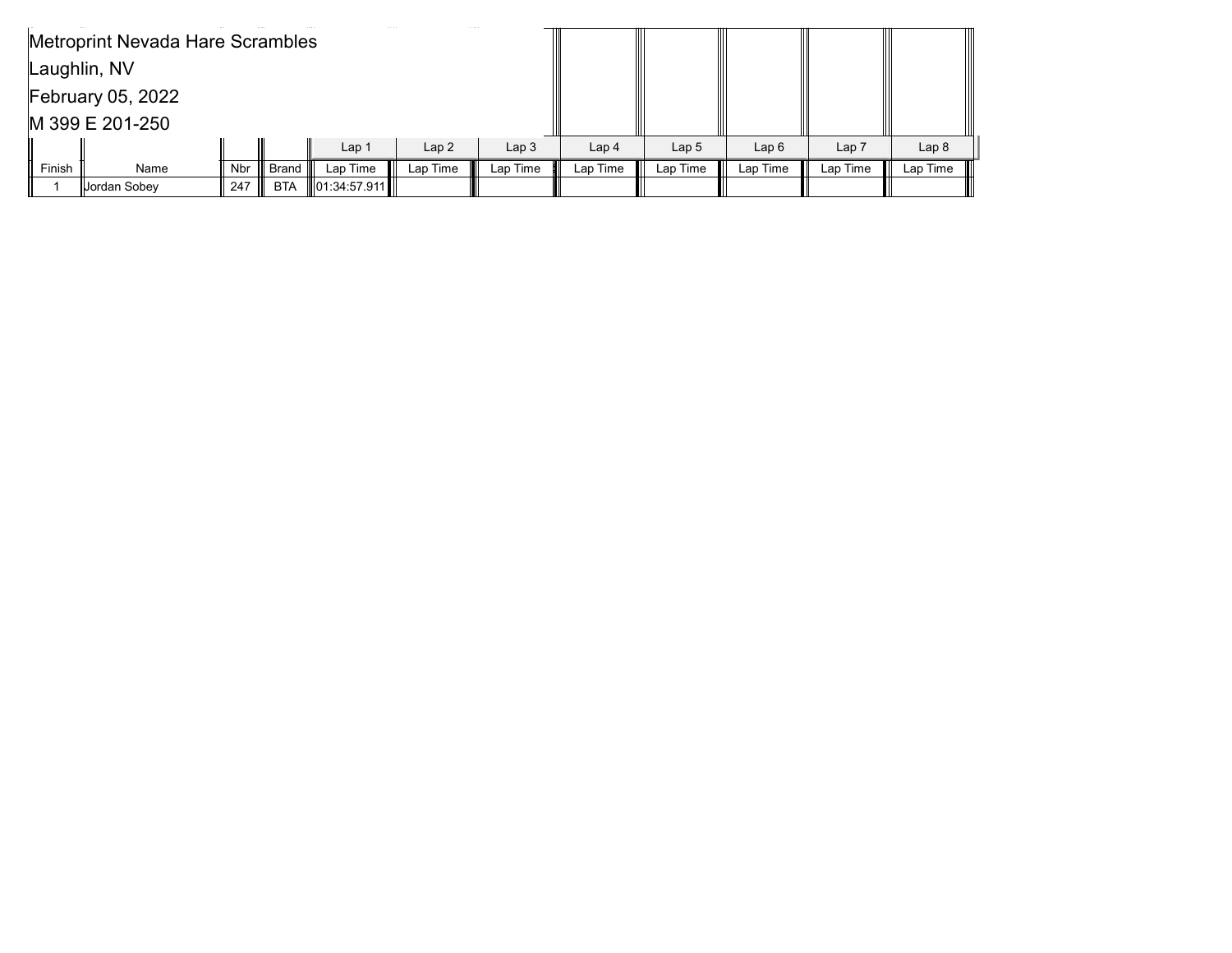|        | Metroprint Nevada Hare Scrambles |     |              |                  |          |                                            |                  |                  |          |          |                  |
|--------|----------------------------------|-----|--------------|------------------|----------|--------------------------------------------|------------------|------------------|----------|----------|------------------|
|        | Laughlin, NV                     |     |              |                  |          |                                            |                  |                  |          |          |                  |
|        | <b>February 05, 2022</b>         |     |              |                  |          |                                            |                  |                  |          |          |                  |
|        | M 399 A 251-299                  |     |              |                  |          |                                            |                  |                  |          |          |                  |
|        |                                  |     |              | Lap <sub>1</sub> | Lap2     | Lap <sub>3</sub>                           | Lap <sub>4</sub> | Lap <sub>5</sub> | Lap6     | Lap 7    | Lap <sub>8</sub> |
| Finish | Name                             | Nbr | <b>Brand</b> | Lap Time         | Lap Time | Lap Time                                   | Lap Time         | Lap Time         | Lap Time | Lap Time | Lap Time         |
|        | <b>IDvlan Tondreau</b>           | 298 | <b>HON</b>   |                  |          | 01:23:32.733  01:44:35.357  02:02:45.089   |                  |                  |          |          |                  |
| っ      | lVincent Ruiz                    | 295 | <b>HON</b>   |                  |          | 02:03:58.370   01:45:03.320   01:47:06.722 |                  |                  |          |          |                  |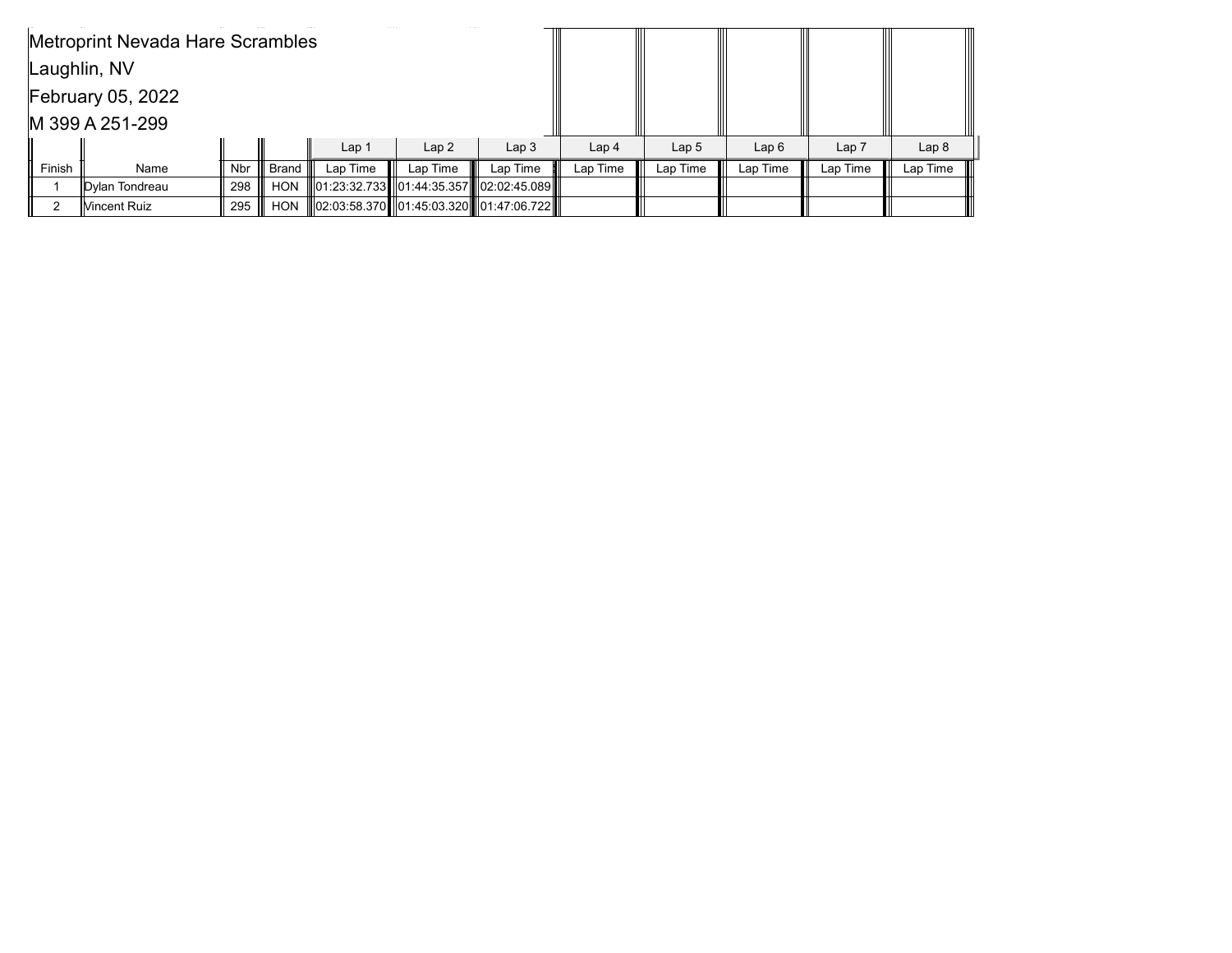|        | Metroprint Nevada Hare Scrambles |            |              |          |                  |                                              |                  |          |          |                  |          |
|--------|----------------------------------|------------|--------------|----------|------------------|----------------------------------------------|------------------|----------|----------|------------------|----------|
|        | Laughlin, NV                     |            |              |          |                  |                                              |                  |          |          |                  |          |
|        | <b>February 05, 2022</b>         |            |              |          |                  |                                              |                  |          |          |                  |          |
|        | M Open 30 P 1j-99j               |            |              |          |                  |                                              |                  |          |          |                  |          |
|        |                                  |            |              | Lap 1    | Lap <sub>3</sub> | Lap <sub>4</sub>                             | Lap <sub>5</sub> | Lap6     | Lap 7    | Lap <sub>8</sub> |          |
| Finish | Name                             | <b>Nbr</b> | <b>Brand</b> | Lap Time | Lap Time         | Lap Time                                     | Lap Time         | Lap Time | Lap Time | Lap Time         | Lap Time |
|        | Carl Maassberg                   | 16J        | <b>YAM</b>   |          |                  | ∥01:24:18.079   01:23:10.980    01:11:54.579 |                  |          |          |                  |          |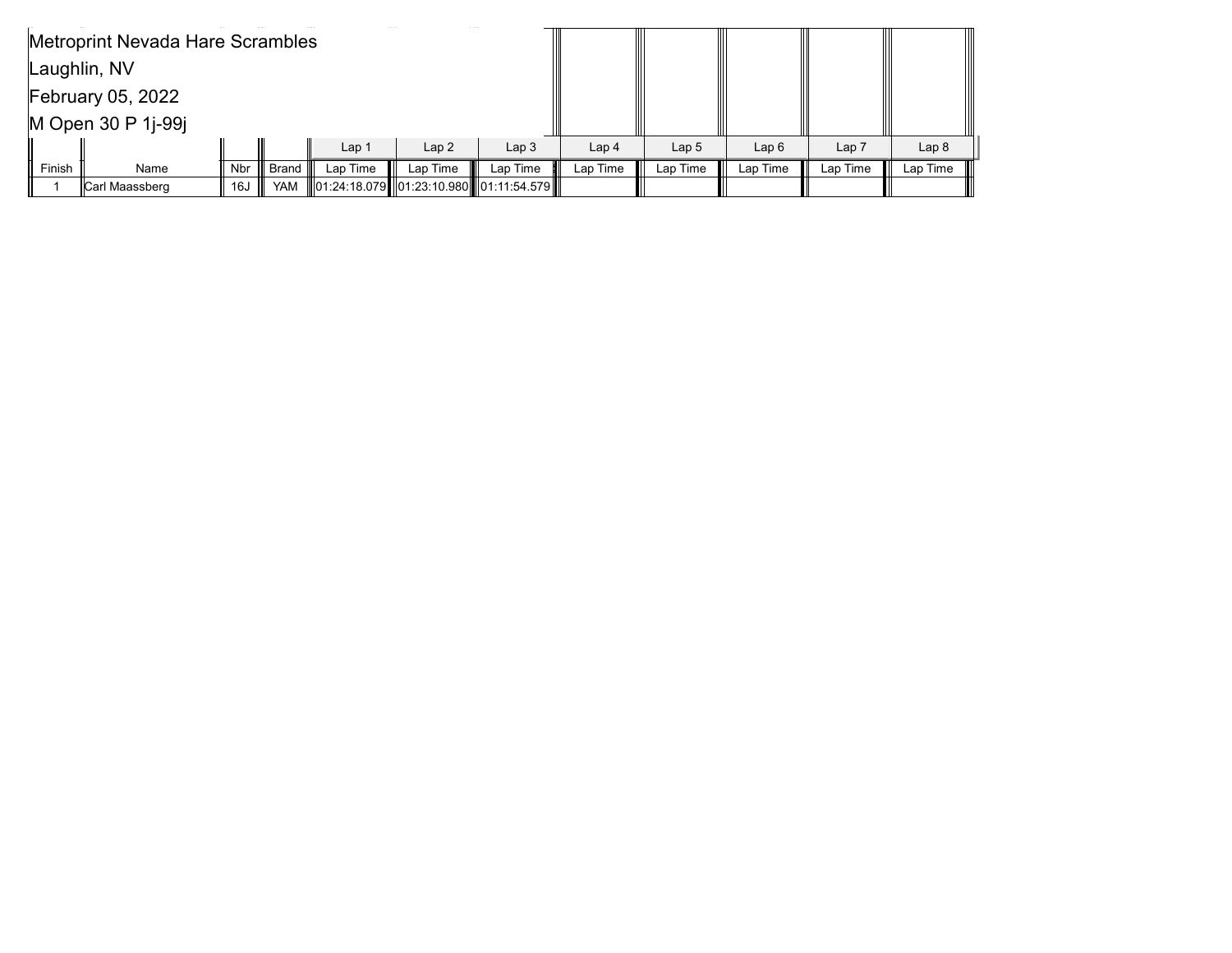|        | Metroprint Nevada Hare Scrambles |            |              |                  |          |                                              |                  |                  |          |          |                  |
|--------|----------------------------------|------------|--------------|------------------|----------|----------------------------------------------|------------------|------------------|----------|----------|------------------|
|        | Laughlin, NV                     |            |              |                  |          |                                              |                  |                  |          |          |                  |
|        | <b>February 05, 2022</b>         |            |              |                  |          |                                              |                  |                  |          |          |                  |
|        | M Open 30 E 301-350              |            |              |                  |          |                                              |                  |                  |          |          |                  |
|        |                                  |            |              | Lap <sub>1</sub> | Lap2     | Lap <sub>3</sub>                             | Lap <sub>4</sub> | Lap <sub>5</sub> | Lap6     | Lap 7    | Lap <sub>8</sub> |
| Finish | Name                             | <b>Nbr</b> | <b>Brand</b> | Lap Time         | Lap Time | Lap Time                                     | Lap Time         | Lap Time         | Lap Time | Lap Time | Lap Time         |
|        | llSteve Hammack                  | 316        | <b>BTA</b>   |                  |          | 01:28:27.599    01:26:17.181    01:24:48.515 |                  |                  |          |          |                  |
| っ      | <b>Tyler Miller</b>              | 305        | <b>HSQ</b>   |                  |          | 01:29:53.910  01:29:24.578  01:31:45.291     |                  |                  |          |          |                  |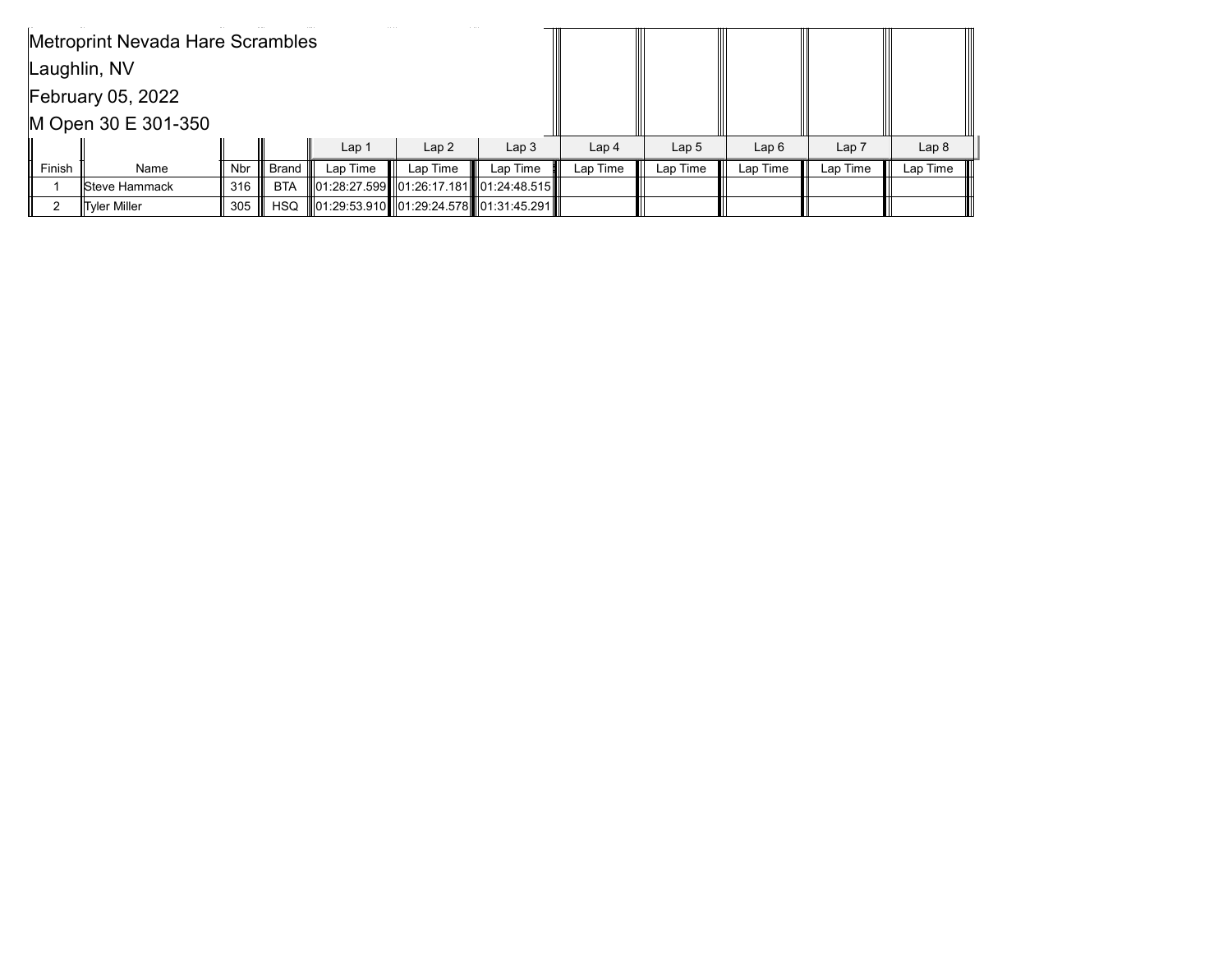|                          | <b>Metroprint Nevada Hare Scrambles</b> |     |              |                  |                  |                                              |                  |          |          |                  |          |  |  |
|--------------------------|-----------------------------------------|-----|--------------|------------------|------------------|----------------------------------------------|------------------|----------|----------|------------------|----------|--|--|
|                          | Laughlin, NV                            |     |              |                  |                  |                                              |                  |          |          |                  |          |  |  |
| <b>February 05, 2022</b> |                                         |     |              |                  |                  |                                              |                  |          |          |                  |          |  |  |
|                          | M Open 40 P 1k-99k                      |     |              |                  |                  |                                              |                  |          |          |                  |          |  |  |
|                          |                                         |     |              | Lap <sub>1</sub> | Lap <sub>3</sub> | Lap <sub>4</sub>                             | Lap <sub>5</sub> | Lap6     | Lap 7    | Lap <sub>8</sub> |          |  |  |
| Finish                   | Name                                    | Nbr | <b>Brand</b> | Lap Time         | Lap Time         | Lap Time                                     | Lap Time         | Lap Time | Lap Time | Lap Time         | Lap Time |  |  |
|                          | ∥Ray Jewett                             | 70K | <b>YAM</b>   |                  |                  | ∥01:17:43.599┃∥01:26:31.361┃∥01:31:34.719┃∥  |                  |          |          |                  |          |  |  |
| C                        | Christopher Fry                         | 9K  | <b>HON</b>   |                  |                  | 01:29:54.640 01:35:57.894 01:54:56.640       |                  |          |          |                  |          |  |  |
|                          | llBrett Stevens                         | 69K | <b>HSQ</b>   |                  |                  | ∥01:44:45.639   01:38:49.617    01:33:47.462 |                  |          |          |                  |          |  |  |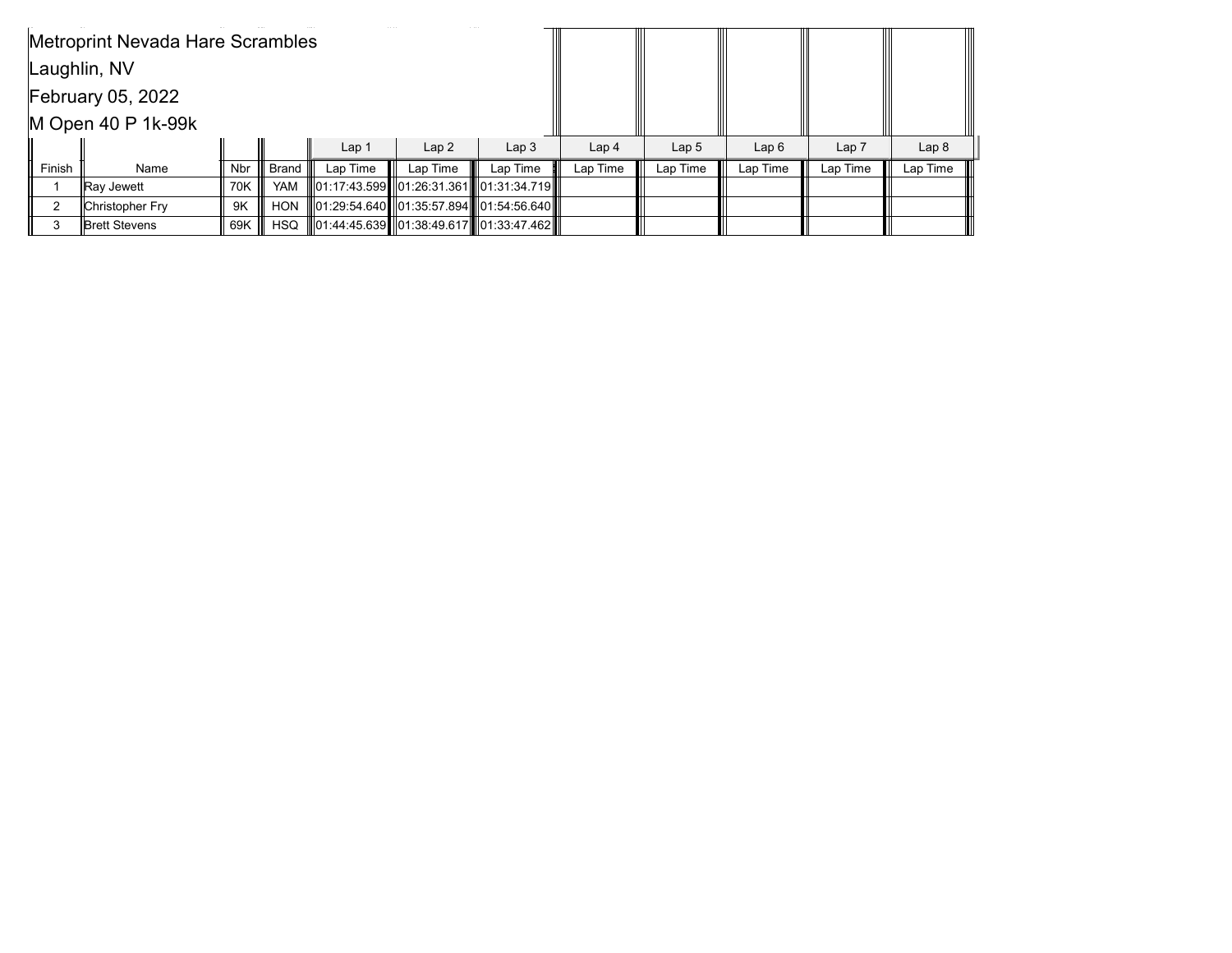|        | <b>Metroprint Nevada Hare Scrambles</b> |                  |              |                    |                  |                                                       |                  |          |          |                  |          |
|--------|-----------------------------------------|------------------|--------------|--------------------|------------------|-------------------------------------------------------|------------------|----------|----------|------------------|----------|
|        | Laughlin, NV                            |                  |              |                    |                  |                                                       |                  |          |          |                  |          |
|        | <b>February 05, 2022</b>                |                  |              |                    |                  |                                                       |                  |          |          |                  |          |
|        | M IM P 1m-99m                           |                  |              |                    |                  |                                                       |                  |          |          |                  |          |
|        |                                         |                  |              | Lap <sub>1</sub>   | Lap <sub>3</sub> | Lap <sub>4</sub>                                      | Lap <sub>5</sub> | Lap6     | Lap 7    | Lap <sub>8</sub> |          |
| Finish | Name                                    | Nbr              | <b>Brand</b> | Lap Time           | Lap Time         | Lap Time                                              | Lap Time         | Lap Time | Lap Time | Lap Time         | Lap Time |
|        | llTucker Norman∶                        | 18M $\parallel$  | <b>HSQ</b>   |                    |                  | 01:13:16.530   01:15:21.303   01:17:09.606            |                  |          |          |                  |          |
| 2      | <b>Colton Scudder</b>                   | 11 $M \parallel$ | KTM          |                    |                  | III01:32:55.850 III01:54:26.560 IIII01:45:56.546 IIII |                  |          |          |                  |          |
| 3      | ∥Warren Healey                          | 2M               | <b>HON</b>   | $\ 01:23:17.298\ $ |                  |                                                       |                  |          |          |                  |          |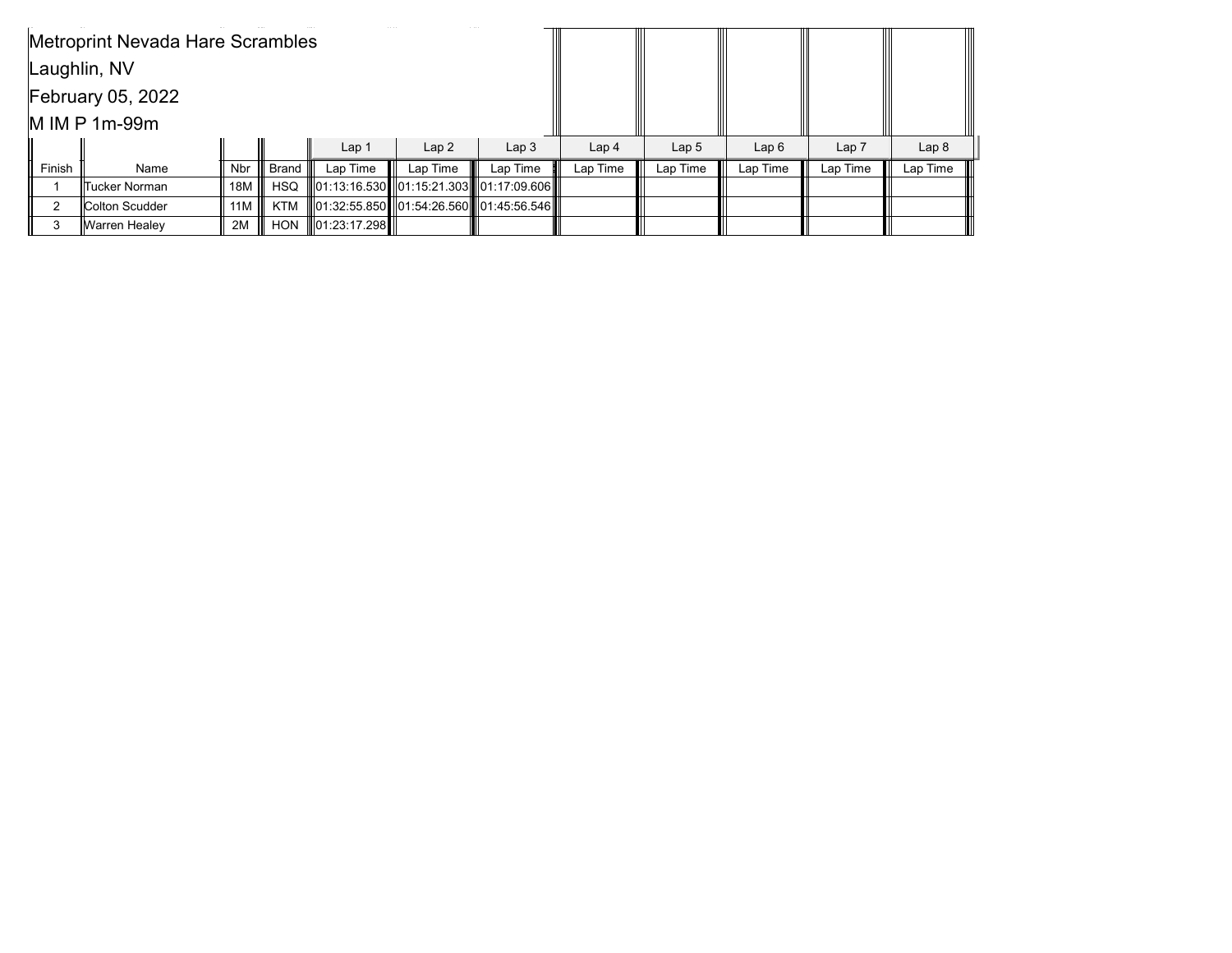|        | <b>Metroprint Nevada Hare Scrambles</b> |     |              |                  |                                 |                  |                  |          |          |                  |          |
|--------|-----------------------------------------|-----|--------------|------------------|---------------------------------|------------------|------------------|----------|----------|------------------|----------|
|        | Laughlin, NV                            |     |              |                  |                                 |                  |                  |          |          |                  |          |
|        | <b>February 05, 2022</b>                |     |              |                  |                                 |                  |                  |          |          |                  |          |
|        | M IM E 701-750                          |     |              |                  |                                 |                  |                  |          |          |                  |          |
|        |                                         |     |              | Lap <sub>1</sub> | Lap <sub>3</sub>                | Lap <sub>4</sub> | Lap <sub>5</sub> | Lap6     | Lap 7    | Lap <sub>8</sub> |          |
| Finish | Name                                    | Nbr | <b>Brand</b> | Lap Time         | Lap Time                        | Lap Time         | Lap Time         | Lap Time | Lap Time | Lap Time         | Lap Time |
|        | ∥Karson Boyce                           | 727 | KTM          |                  | 01:21:37.134       01:25:21.008 |                  |                  |          |          |                  |          |
| 2      | Coby Cochran                            | 713 | KTM          |                  | 101:26:42.260 01:32:35.118      |                  |                  |          |          |                  |          |
| 3      | <b>Bryce Nebeker</b>                    | 722 | <b>HSQ</b>   |                  | 01:26:23.192 01:41:27.147       |                  |                  |          |          |                  |          |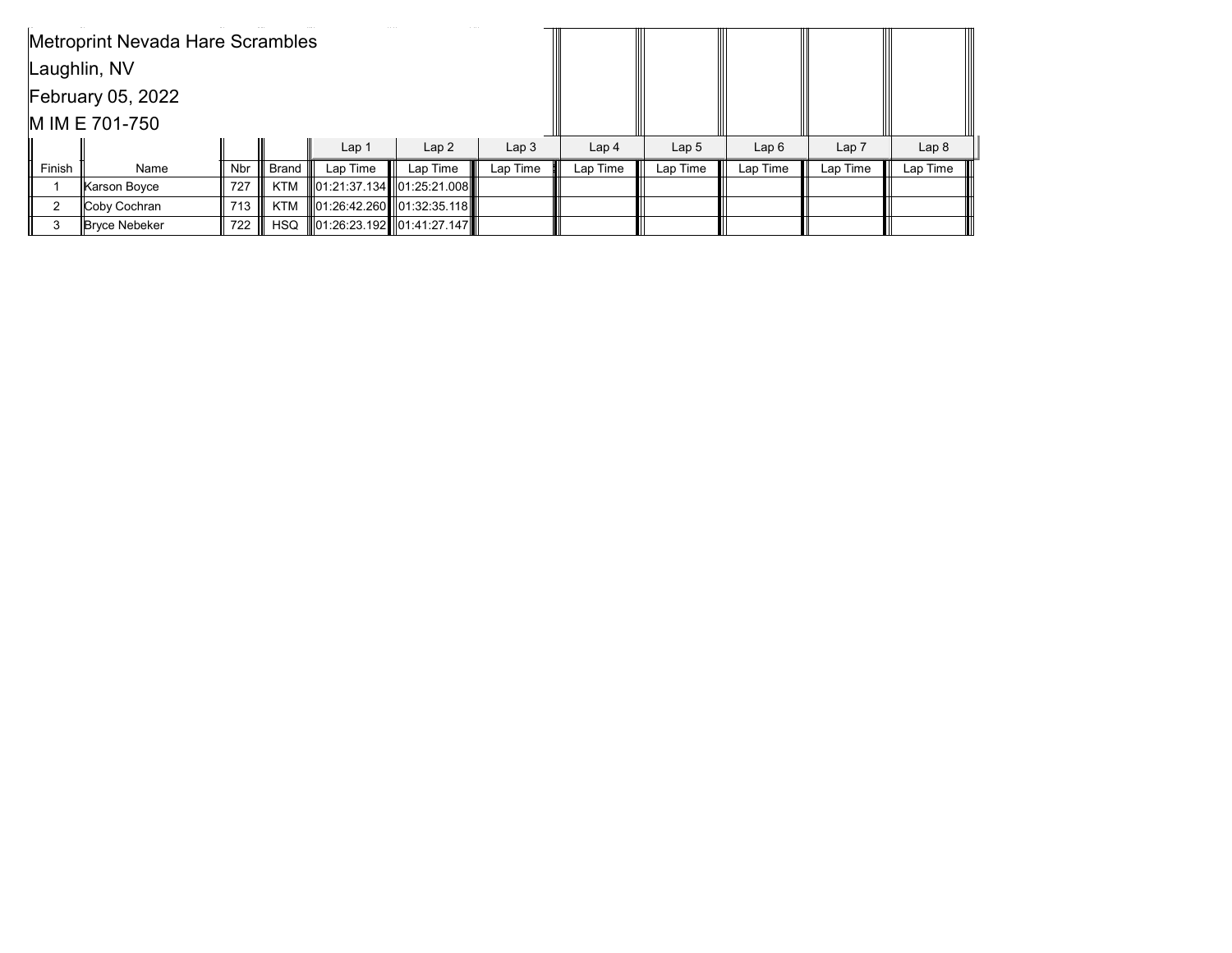|                          | Metroprint Nevada Hare Scrambles |     |              |                  |                               |                  |                  |                  |          |          |                  |
|--------------------------|----------------------------------|-----|--------------|------------------|-------------------------------|------------------|------------------|------------------|----------|----------|------------------|
|                          | Laughlin, NV                     |     |              |                  |                               |                  |                  |                  |          |          |                  |
| <b>February 05, 2022</b> |                                  |     |              |                  |                               |                  |                  |                  |          |          |                  |
|                          | M IM A 751-799                   |     |              |                  |                               |                  |                  |                  |          |          |                  |
|                          |                                  |     |              | Lap <sub>1</sub> | Lap2                          | Lap <sub>3</sub> | Lap <sub>4</sub> | Lap <sub>5</sub> | Lap6     | Lap 7    | Lap <sub>8</sub> |
| Finish                   | Name                             | Nbr | <b>Brand</b> | Lap Time         | Lap Time                      | Lap Time         | Lap Time         | Lap Time         | Lap Time | Lap Time | Lap Time         |
|                          | ∥Trevor Epps                     | 766 | KTM          |                  | ∥01:36:48.419┃∥01:39:24.840┃┃ |                  |                  |                  |          |          |                  |
|                          | Kyle Delmue                      | 754 | <b>YAM</b>   |                  | 01:43:07.339    01:46:20.760  |                  |                  |                  |          |          |                  |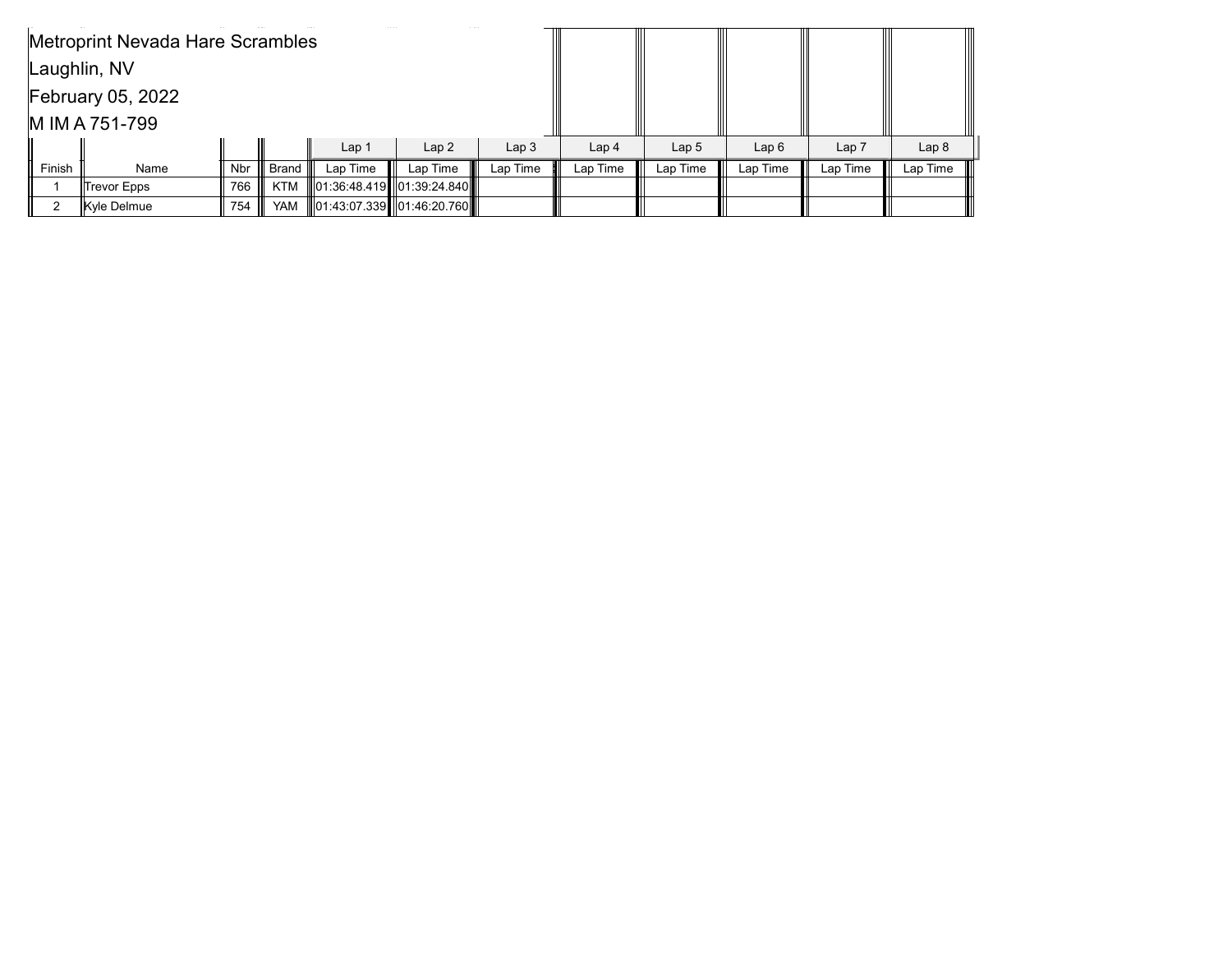|        | Metroprint Nevada Hare Scrambles |            |              |          |                  |                                            |                  |          |          |                  |          |
|--------|----------------------------------|------------|--------------|----------|------------------|--------------------------------------------|------------------|----------|----------|------------------|----------|
|        | Laughlin, NV                     |            |              |          |                  |                                            |                  |          |          |                  |          |
|        | <b>February 05, 2022</b>         |            |              |          |                  |                                            |                  |          |          |                  |          |
|        | M Woman 1w-50w                   |            |              |          |                  |                                            |                  |          |          |                  |          |
|        |                                  |            |              | Lap 1    | Lap <sub>3</sub> | Lap <sub>4</sub>                           | Lap <sub>5</sub> | Lap6     | Lap 7    | Lap <sub>8</sub> |          |
| Finish | Name                             | <b>Nbr</b> | <b>Brand</b> | Lap Time | Lap Time         | Lap Time                                   | Lap Time         | Lap Time | Lap Time | Lap Time         | Lap Time |
|        | ∥Krista Conway                   | 11 $W$     | <b>BTA</b>   |          |                  | 01:35:11.572   01:33:08.105   01:32:40.582 |                  |          |          |                  |          |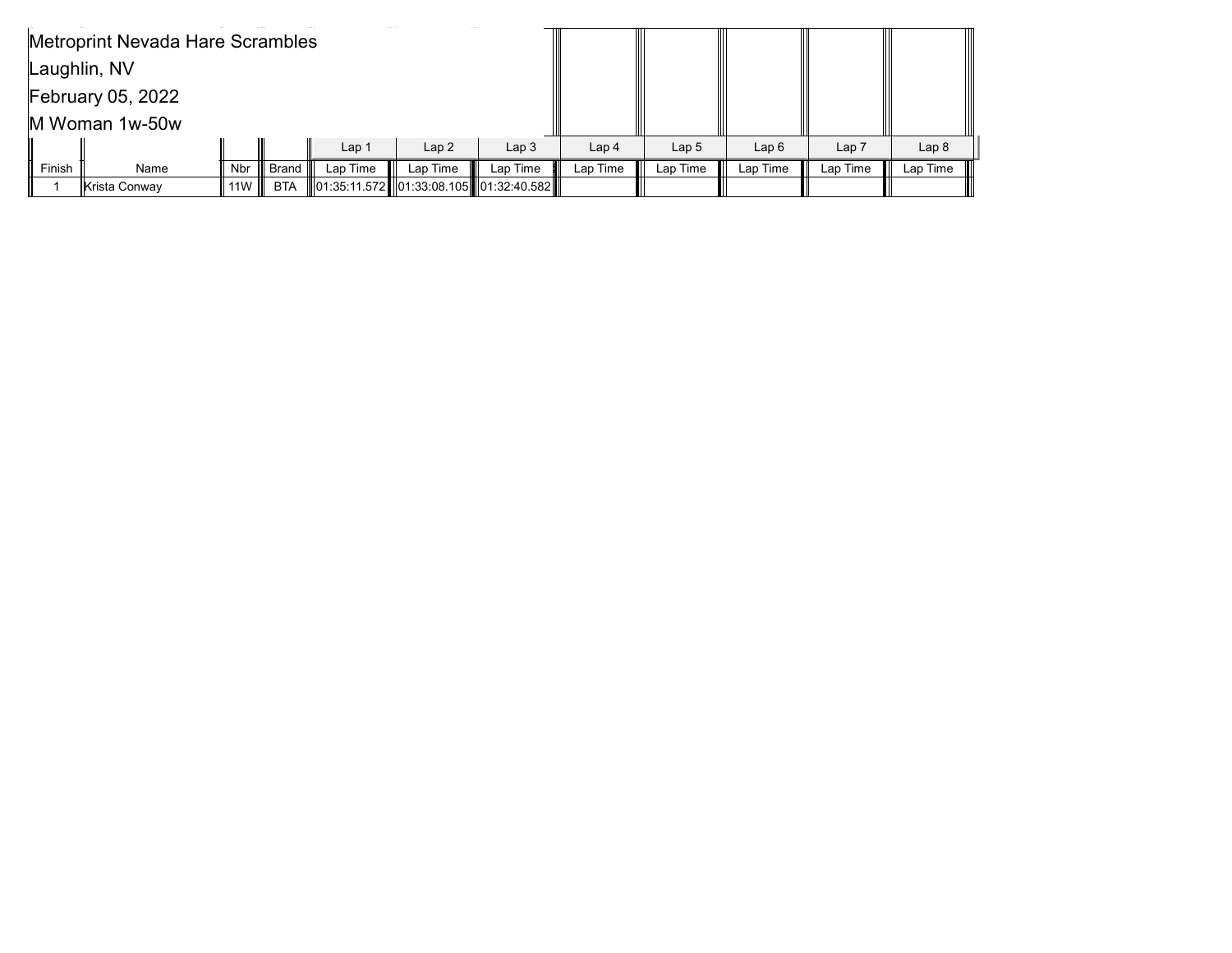|                | Metroprint Nevada Hare Scrambles |            |              |                  |                                                        |                  |                  |                                                                                                                                                                                                                            |          |          |                  |
|----------------|----------------------------------|------------|--------------|------------------|--------------------------------------------------------|------------------|------------------|----------------------------------------------------------------------------------------------------------------------------------------------------------------------------------------------------------------------------|----------|----------|------------------|
|                | Laughlin, NV                     |            |              |                  |                                                        |                  |                  |                                                                                                                                                                                                                            |          |          |                  |
|                | <b>February 05, 2022</b>         |            |              |                  |                                                        |                  |                  |                                                                                                                                                                                                                            |          |          |                  |
| Quad E 801-850 |                                  |            |              |                  |                                                        |                  |                  |                                                                                                                                                                                                                            |          |          |                  |
|                |                                  |            |              | Lap <sub>1</sub> | Lap <sub>2</sub>                                       | Lap <sub>3</sub> | Lap <sub>4</sub> | Lap <sub>5</sub>                                                                                                                                                                                                           | Lap6     | Lap 7    | Lap <sub>8</sub> |
| Finish         | Name                             | <b>Nbr</b> | <b>Brand</b> | Lap Time         | Lap Time                                               | Lap Time         | Lap Time         | Lap Time                                                                                                                                                                                                                   | Lap Time | Lap Time | Lap Time         |
|                | iUason Romans                    | 801        | YAM          |                  |                                                        |                  |                  | 00:19:35.3521100:19:53.02711100:19:35.43511100:19:11.85611100:19:03.5281100:18:54.21211100:23:44.7291100:20:18                                                                                                             |          |          |                  |
| 2              | ∥Alan Romans                     | 845        | YAM          |                  |                                                        |                  |                  | 00:23:25.573   00:19:49.840    00:19:31.519     00:23:16.646   00:19:09.712   00:19:18.568   00:24:07.032   00:19:43.224                                                                                                   |          |          |                  |
| 3              | <b>Alex Kollitz</b>              | 850        | <b>POL</b>   |                  |                                                        |                  |                  | 00:21:29.358   00:21:03.133   00:21:06.866    00:21:01.019    00:23:41.034    00:20:03.727    00:21:22.233    00:21:44.404    00:21:44.404    00:21:44.404    00:21:58    00:21:44.404    00:21:58    00:21:58    00:21:58 |          |          |                  |
| 4              | Dylan Pool                       | 811        | <b>HON</b>   |                  | 06:33:55.598  00:18:23.972  00:17:56.808  00:20:38.752 |                  |                  |                                                                                                                                                                                                                            |          |          |                  |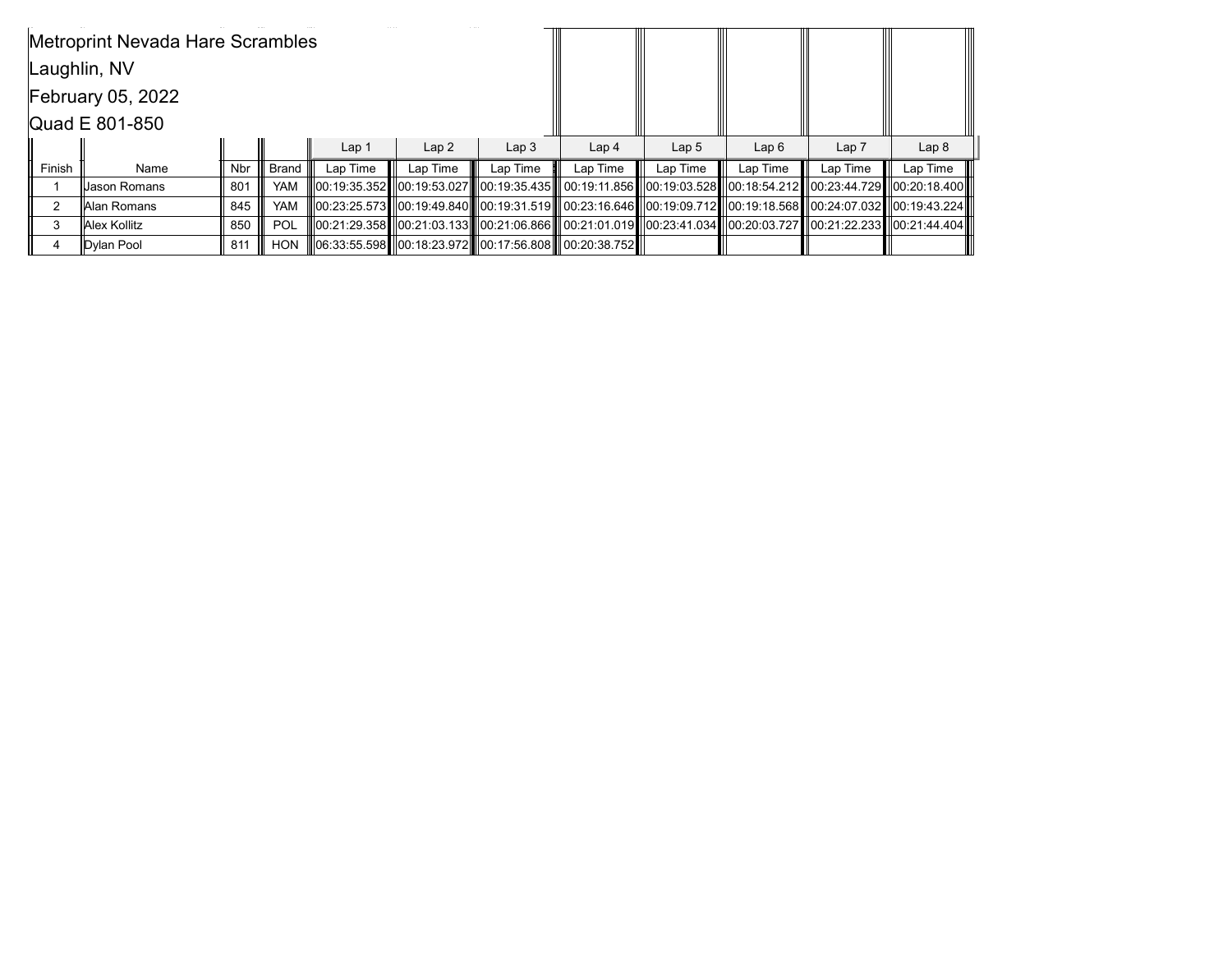|                   | Metroprint Nevada Hare Scrambles |     |              |          |          |                  |                  |                  |                                                                                           |          |                  |
|-------------------|----------------------------------|-----|--------------|----------|----------|------------------|------------------|------------------|-------------------------------------------------------------------------------------------|----------|------------------|
|                   | Laughlin, NV                     |     |              |          |          |                  |                  |                  |                                                                                           |          |                  |
|                   | <b>February 05, 2022</b>         |     |              |          |          |                  |                  |                  |                                                                                           |          |                  |
| Quad IM E 901-950 |                                  |     |              |          |          |                  |                  |                  |                                                                                           |          |                  |
|                   |                                  |     |              | Lap 1    | Lap2     | Lap <sub>3</sub> | Lap <sub>4</sub> | Lap <sub>5</sub> | Lap6                                                                                      | Lap 7    | Lap <sub>8</sub> |
| Finish            | Name                             | Nbr | <b>Brand</b> | Lap Time | Lap Time | Lap Time         | Lap Time         | Lap Time         | Lap Time                                                                                  | Lap Time | Lap Time         |
|                   | IMichael Sluski                  | 906 | <b>POL</b>   |          |          |                  |                  |                  | 1.00:26:06.939   00:25:10.820   00:23:43.380   00:23:02.799   00:23:02.712   00:23:01.766 |          |                  |